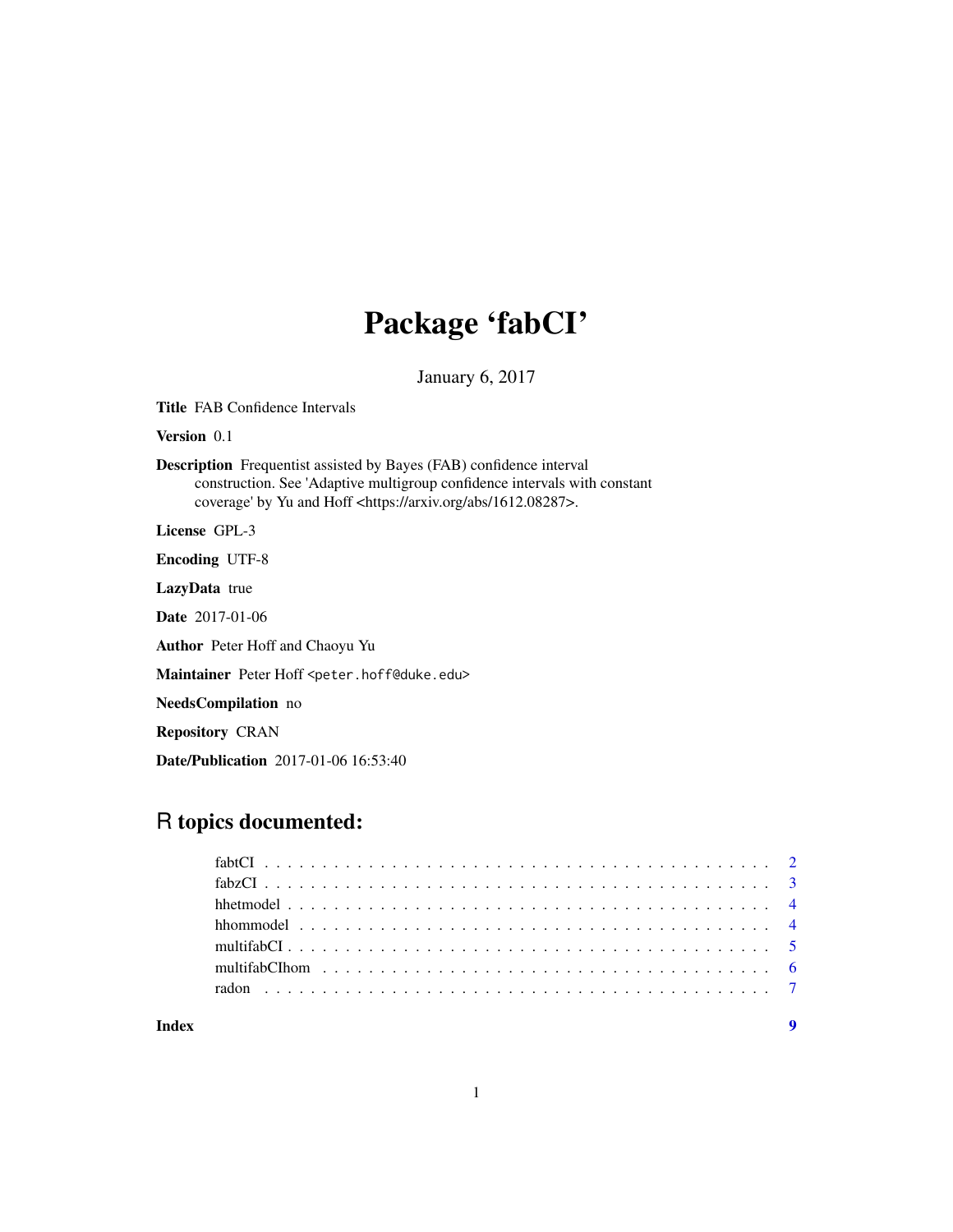<span id="page-1-0"></span>

# Description

Computation of a 1-alpha FAB t-interval.

### Usage

 $fabtCI(y, psi = c(0, 100, 1, 2), alpha = 0.05)$ 

# Arguments

| У     | a numeric vector with at least two non-missing values  |
|-------|--------------------------------------------------------|
| psi   | a length-four vector of hyperparameters for the prior  |
| alpha | the type I error rate, so 1-alpha is the coverage rate |

# Details

A FAB interval is the "frequentist" interval procedure that is Bayes optimal: It minimizes the prior expected interval width among all interval procedures with exact 1-alpha frequentist coverage. This function computes the FAB t-interval for the mean of a normal population with an unknown variance, given a user-specified prior distribution determined by psi. The prior is that the population mean and variance are independently distributed as normal and inverse-gamma random variables. Referring to the elements of psi as mu, t2, s20, nu0, the prior is determined as follows:

- 1. mu is the prior expectation of the mean
- 2. t2 is the prior variance of the mean
- 3. the population variance is inverse-gamma(nu0/2,nu0 s20/2)

#### Author(s)

Peter Hoff

### Examples

```
y<-rnorm(10)
fabtCI(y,c(0,10,1,5))
fabtCI(y,c(0,1/10,1,5))
fabtCI(y,c(2,10,1,5))
fabtCI(y,c(0,1/10,1,5))
```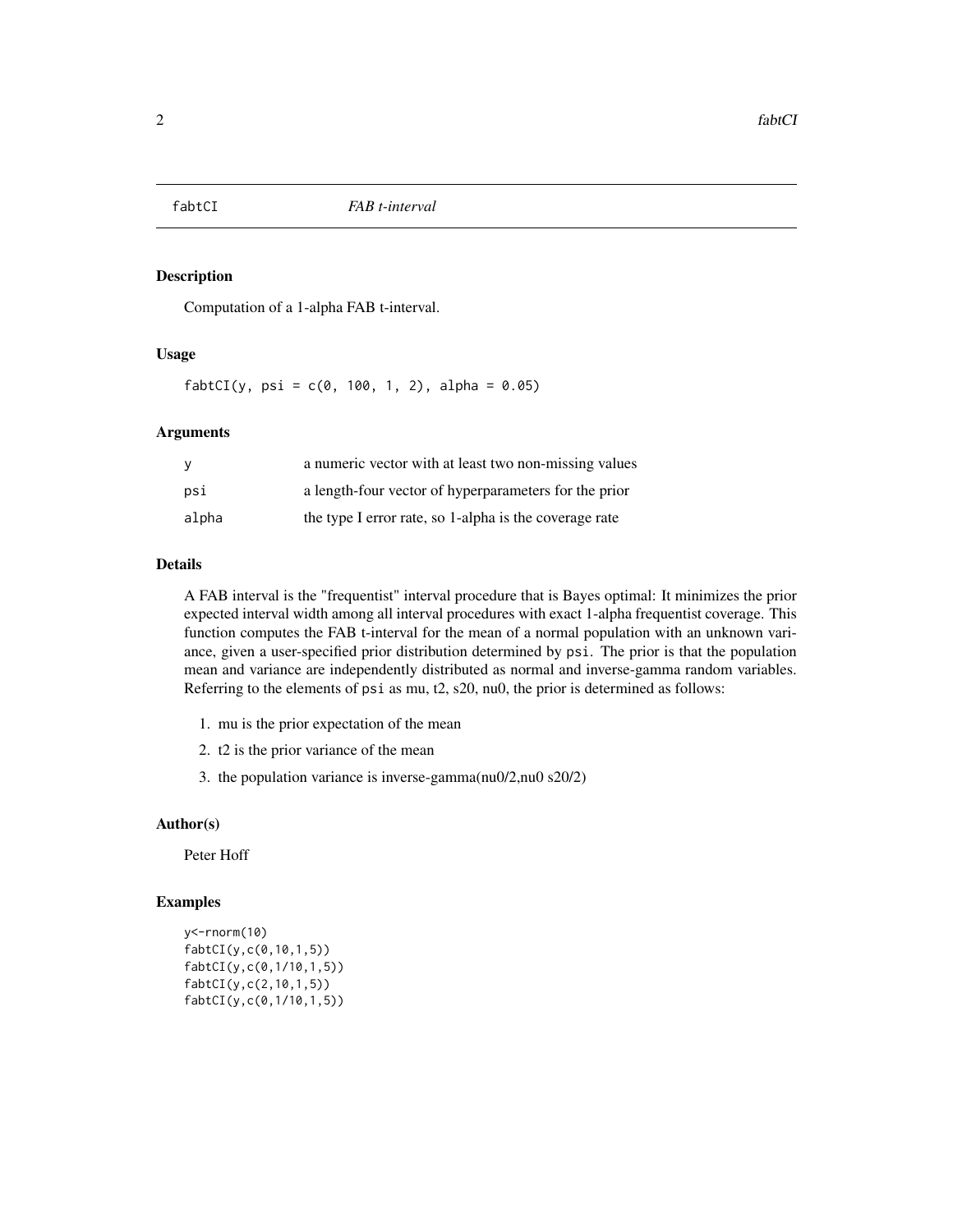<span id="page-2-0"></span>

# Description

Computation of a 1-alpha FAB z-interval.

# Usage

 $fabzCI(y, mu, t2, s2, alpha = 0.05)$ 

# Arguments

| y              | a numeric scalar                                       |
|----------------|--------------------------------------------------------|
| mu             | a numeric scalar                                       |
| t2             | a positive numeric scalar                              |
| s <sub>2</sub> | a positive numeric scalar                              |
| alpha          | the type I error rate, so 1-alpha is the coverage rate |

# Details

A FAB interval is the "frequentist" interval procedure that is Bayes optimal: It minimizes the prior expected interval width among all interval procedures with exact 1-alpha frequentist coverage. This function computes the FAB z-interval for the mean of a normal population with an known variance, given a user-specified prior distribution determined by psi. The prior is that the population mean is normally distributed. Referring to the elements of psi as mu, t2, s2, the prior and population variance are determined as follows:

- 1. mu is the prior expectation of the mean
- 2. t2 is the prior variance of the mean
- 3. s2 is the population variance

# Author(s)

Peter Hoff

# Examples

```
y<-0
fabzCI(y,0,10,1)
fabzCI(y,0,1/10,1)
fabzCI(y,2,10,1)
fabzCI(y,0,1/10,1)
```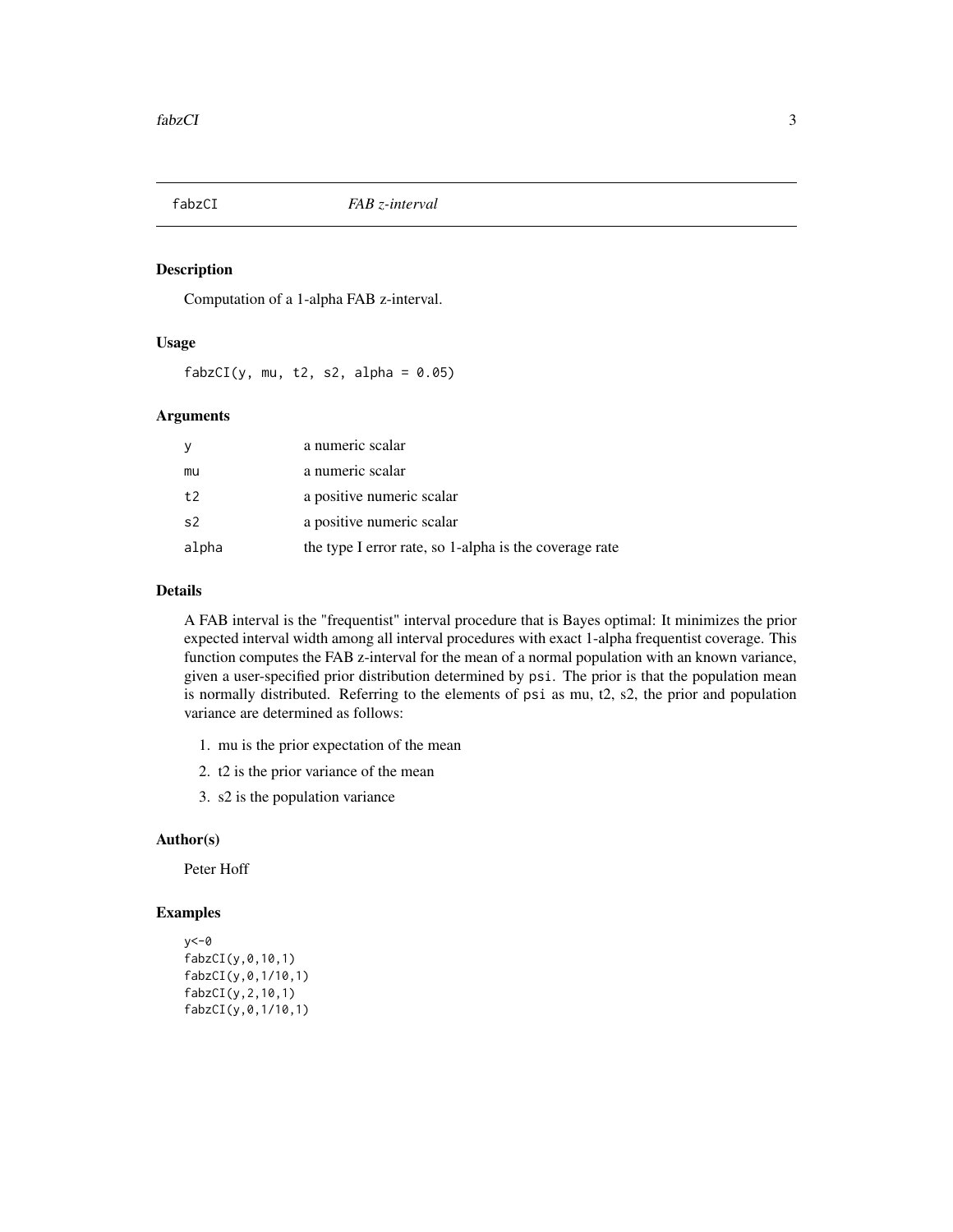<span id="page-3-0"></span>

# Description

Estimate across-group heterogeneity of means and variances.

# Usage

hhetmodel(y, g)

# Arguments

| a numeric vector of data                           |
|----------------------------------------------------|
| a group membership vector, of the same length as y |

# Details

This function estimates parameters in a hierarchical model for normally distributed groups, where the across-group model for means is normal and the across group model for variances is inversegamma.

# Value

A vector (mu,t2,s20,nu0), where

- 1. mu is the mean of the group means
- 2. t2 is the variance of the group means
- 3. the the distribution of group variances is inverse-gamma(nu0/2,nu0 s20/2)

#### Author(s)

Peter Hoff

hhommodel *Hierarchical homoscedastic model estimates*

# Description

Estimate across-group heterogeneity of means.

# Usage

hhommodel(y, g, group, p1)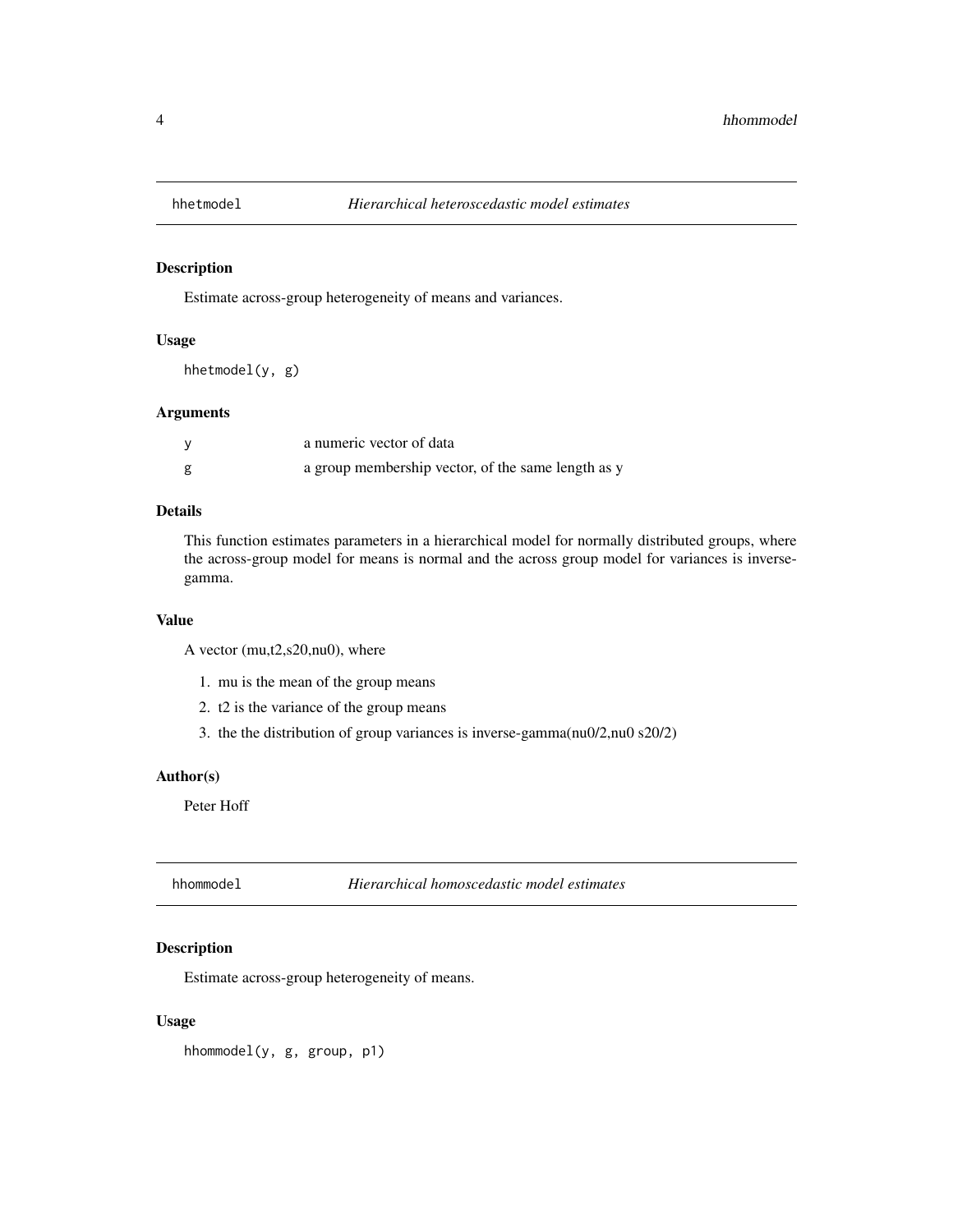#### <span id="page-4-0"></span>multifabCI 5

# Arguments

|       | a numeric vector of data                           |
|-------|----------------------------------------------------|
| g     | a group membership vector, of the same length as y |
| group | the index of the group                             |
| . p1  | number of groups used to pool sample variance      |

# Details

This function estimates parameters in a hierarchical model for normally distributed groups, where the across-group model for means is normal and the variance is the same across groups.

# Value

A vector (s2,df,muw,t2w,s2w), where

- 1. s2 is the pooled variance
- 2. df is the degree of freedom of the t-quantiles
- 3. muw is the estimate mean of the group means
- 4. t2w is the estimate variance of the group means
- 5. s2w is the estimate within-group variance

#### Author(s)

Chaoyu Yu

multifabCI *Multigroup FAB t-intervals*

# Description

Computation of 1-alpha FAB t-intervals for heteroscedastic multigroup data.

# Usage

multifabCI(y, g, alpha =  $0.05$ )

# Arguments

| V     | a numeric vector of data                               |
|-------|--------------------------------------------------------|
| g     | a group membership vector, of the same length as y     |
| alpha | the type I error rate, so 1-alpha is the coverage rate |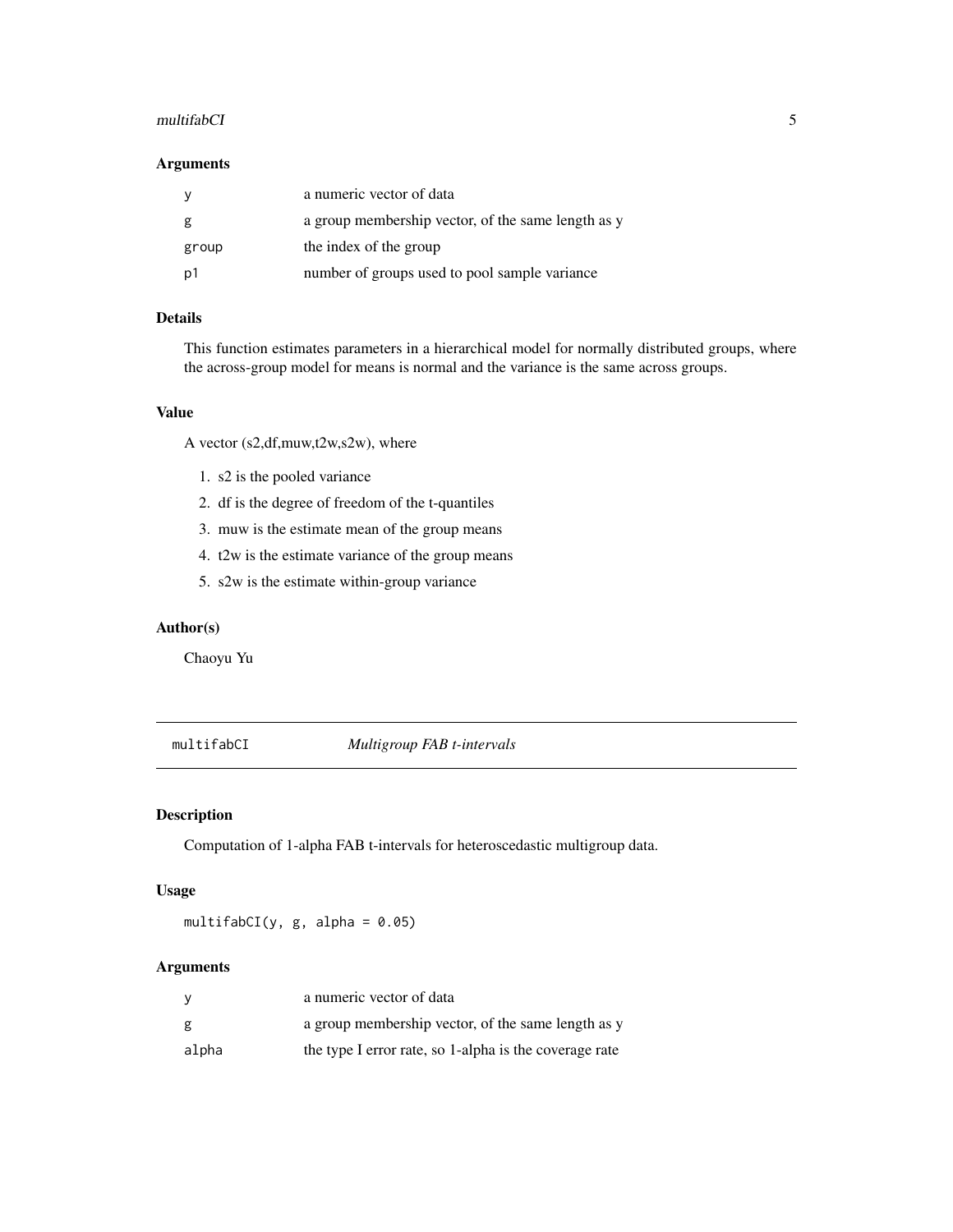# Details

For each group j, this function computes an estimate of the parameters in a hierarchical model for means and variances from data other than group j, and uses this information to construct a FAB t-interval for group j. These intervals have 1-alpha frequentist coverage, assuming within-group normality.

# Author(s)

Peter Hoff

# Examples

```
## -- simulated data
p<-10 ; n<-10
y<-rnorm(n*p) ; g<-rep(1:p,n)
## -- more interesting data takes longer
# data(radon) ; y<-radon[,2] ; g<-radon[,1]
## -- FAB t-intervals
FCI<-multifabCI(y,g)
## -- UMAU t-intervals
ybar<-tapply(y,g,mean) ; ssd<-tapply(y,g,sd) ; n<-table(g)
qtn<-cbind( qt(.025,n-1), qt(.975,n-1) )
UCI<-sweep(sweep(qtn,1,ssd/sqrt(n),"*"),1,ybar,"+")
mean( (UCI[,2]-UCI[,1])/(FCI[,2]-FCI[,1]) , na.rm=TRUE)
```
multifabCIhom *Multigroup FAB t-intervals for the homoscedastic model*

# Description

Computation of 1-alpha FAB t-intervals for homoscedastic multigroup data.

#### Usage

```
multifabCIhom(y, g, alpha = 0.05, prop = 0.5)
```
#### Arguments

|       | a numeric vector of data                                        |
|-------|-----------------------------------------------------------------|
| g     | a group membership vector, of the same length as y              |
| alpha | the type I error rate, so 1-alpha is the coverage rate          |
| prop  | the proportion of groups to obtain the sample variance estimate |

<span id="page-5-0"></span>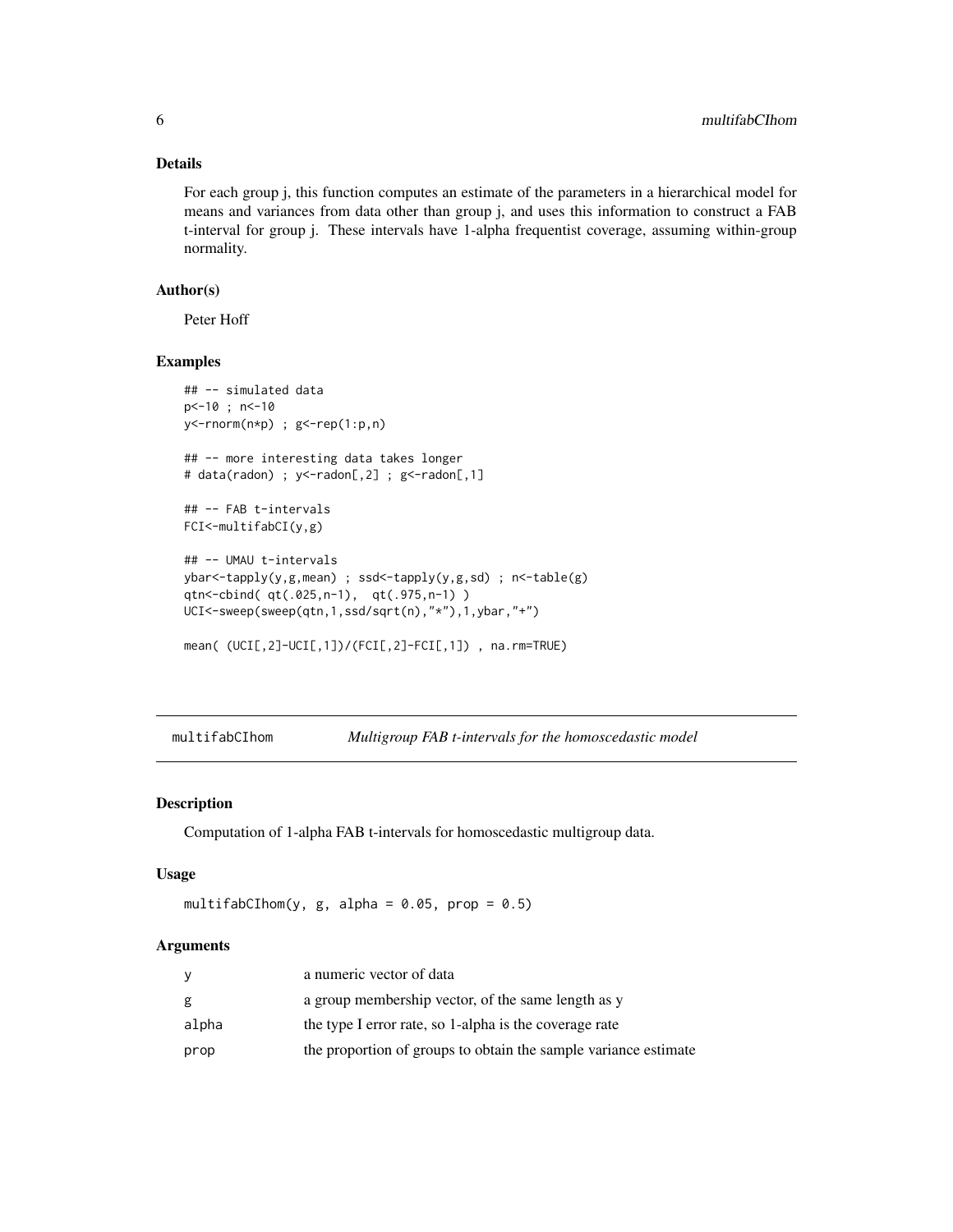#### <span id="page-6-0"></span>radon and the contract of the contract of the contract of the contract of the contract of the contract of the contract of the contract of the contract of the contract of the contract of the contract of the contract of the

# Details

For each group j, this function computes an estimate of the parameters in a hierarchical model for means using data from other groups, and uses this information to construct a FAB t-interval for group j. These intervals have 1-alpha frequentist coverage, assuming within-group normality and that the within group variance is the same across groups.

# Author(s)

Chaoyu Yu

# Examples

```
## -- simulate the data
mu = 0; sigma2 = 10; tau2 = 1; p =100;
theta = rnorm(p,mu,sqrt(tau2))
ns = round(runif(p, 2, 18))Y=C()for(i in 1:p){
 d2 = rnorm(ns[i],theta[i],sqrt(sigma2))
 d1 = rep(i, ns[i])d = \text{cbind}(d1, d2)Y = \text{rbind}(Y, d)y = Y[, 2]g = Y[, 1]## -- FAB t-intervals
FCI = multifabCInom(y, g)## -- UMAU t-intervals
ybar<-tapply(y,g,mean) ; ssd<-tapply(y,g,sd) ; n<-table(g)
qtn<-cbind( qt(.025,n-1), qt(.975,n-1) )
UCI<-sweep(sweep(qtn,1,ssd/sqrt(n),"*"),1,ybar,"+")
mean( (UCI[,2]-UCI[,1])/(FCI[,2]-FCI[,1]) , na.rm=TRUE)
```
radon *Minnesota Radon Dataset*

#### Description

Radon levels in 919 homes from 85 Minnesota counties

# Usage

data(radon)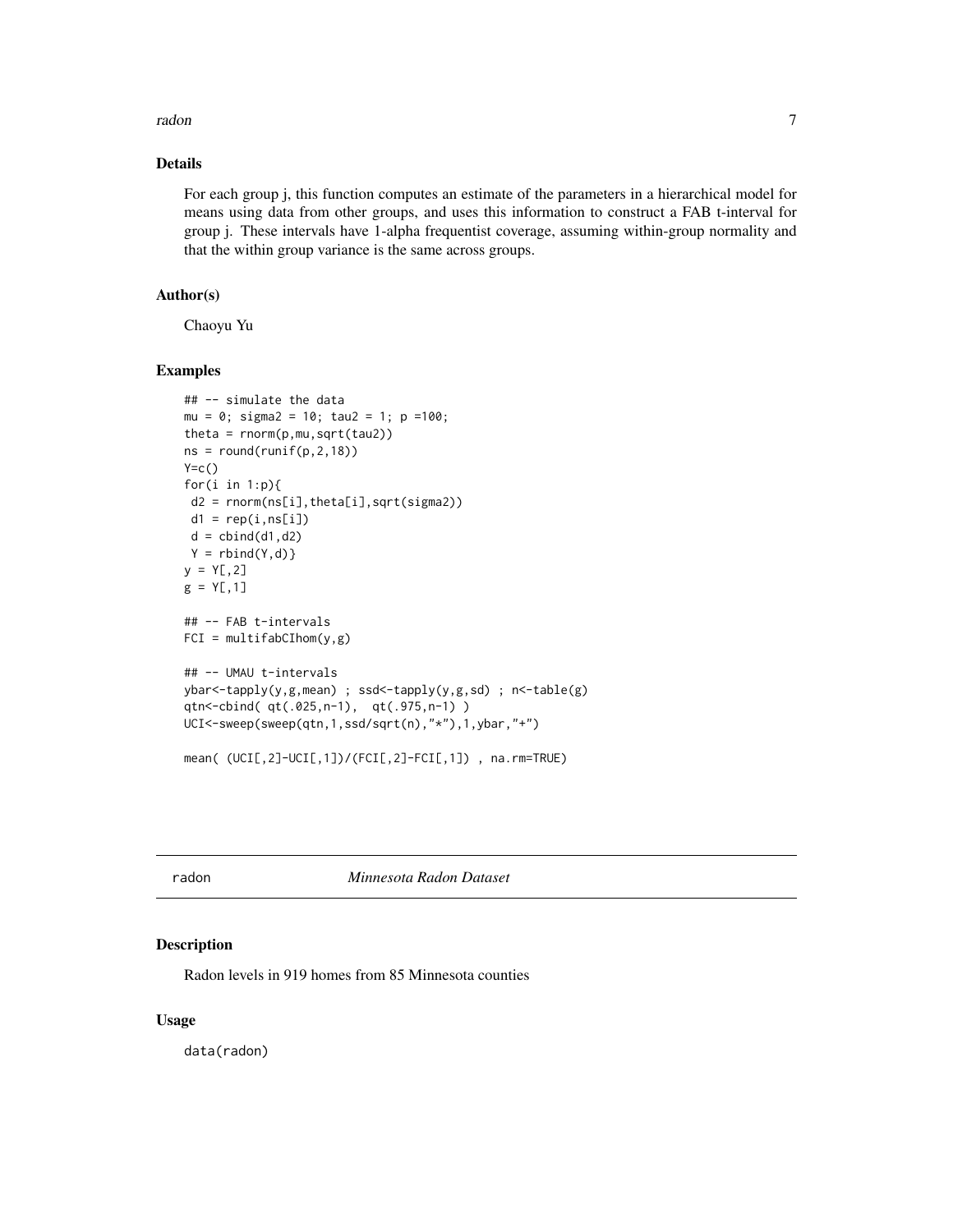8 **8** *n n n n n n n n n n n n n n n n* 

# Format

A numeric matrix

# Source

<http://www.stat.columbia.edu/~gelman/arm/software/>